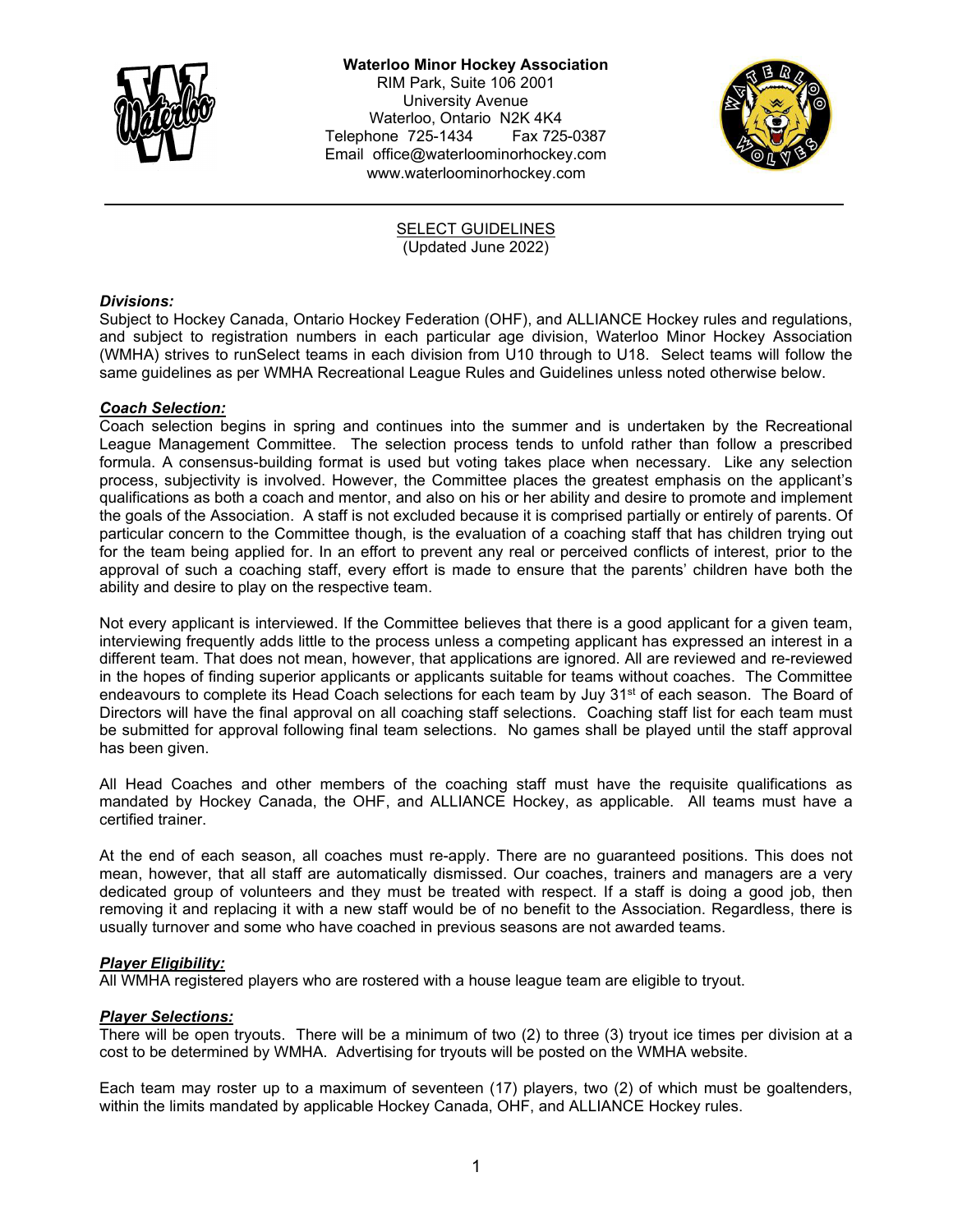In addition, a team can roster up to nineteen (19) affiliated players (two (2) of which must be goaltenders) within the limits mandated by applicable Hockey Canada, OHF, and ALLIANCE Hockey rules. However, Head Coaches are encouraged to only add the number of affiliated players who have a realistic opportunity to play in a Select game. Affiliated players used in a game shall be designated on the official gamesheet by the use of the symbol "AP" after their name.

**Players registered and approved on Select (or House League) teams may affiliate to one (1) team at a higher classification for a maximum of five (5) games per season. In order to participate as an affiliated player with a BB/B or higher classification team, a player must be eligible for that team by age and residency.**

### **HOUSE LEAGUE PLAYERS MUST FULFILL THEIR COMMITMENT TO THEIR HOUSE LEAGUE TEAM BEFORE PLAYING FOR A SELECT TEAM OR AS AN AFFILIATED PLAYER FOR A SELECT OR HIGHER CATEGORY TEAM.**

### *Schedule:*

WMHA will provide fourteen (14) scheduled ice sessions to be used by teams for games and/or practices. In addition to the minimum WMHA provided ice sessions, teams are permitted to arrange additional ice sessions provided that they do not conflict with house league practices, games, or tournaments. Ice sessions are used for exhibition games and practices as described below. At least four (4) of the WMHA ice sessions must be used for practices. Exhibition games are to be scheduled so as not to interfere with the recreational (house league) game and practice schedule and must be played on ice in Waterloo. **Officials will NOT be sent outside the City of Waterloo for exhibition games without permission of the President**.

### *Game & Practice Limits:*

**The total number of games played by a Select team during a season cannot exceed the ALLIANCE Hockey limit of thirty (30) games per season, including tournament games**.

The ALLIANCE Select Championships are **not** included in the thirty (30)-game total.

If a Select team surpasses the thirty (30)-game limit, a \$200.00/game over the limit will be assessed to the team and the Head Coach will be suspended five (5) games for every 1 game over the thirty (30)-game limit.

### *Permits:*

No Select team shall play any game unless there is an approved travel permit issued by ALLIANCE Hockey and WMHA for that game.

Teams MUST submit travel permits for approval to minorhockeyforms.com at a minimum of **fourteen (14) days** in advance of the scheduled game date to allow for scheduling of officials. Permits submitted less than **fourteen (14) days** in advance will be denied.

Teams are also required to submit practice permits to their Convenor for any additional practices arranged by the team.

### *Tournaments:*

Teams may enter up to two (2) tournaments subject to the thirty (30)-game limit as set forth above. All teams are restricted to a maximum of one (1) tournament outside of a 100km radius of Waterloo. **HOUSE LEAGUE GAMES WILL NOT BE RESCHEDULED TO ACCOMMODATE SELECT TOURNAMENTS**. Select teams will be required to schedule their tournaments exclusively on open weekends where no house league games are scheduled. Teams may add a 3<sup>rd</sup> tournament only with permission of their Director of Recreational Hockey. The ALLIANCE Select Championships are **not** included in the tournament limits.

Tournament dates must be submitted to the Ice Scheduler and the applicable Convenor by **September 30th** of each season at the latest.

WMHA reserves the right to pre-schedule House League and Select team tournament dates.

# *Cost:*

Select Fees are determined by, and payable to, WMHA. Make cheques payable to "*Waterloo Minor Hockey Association*".